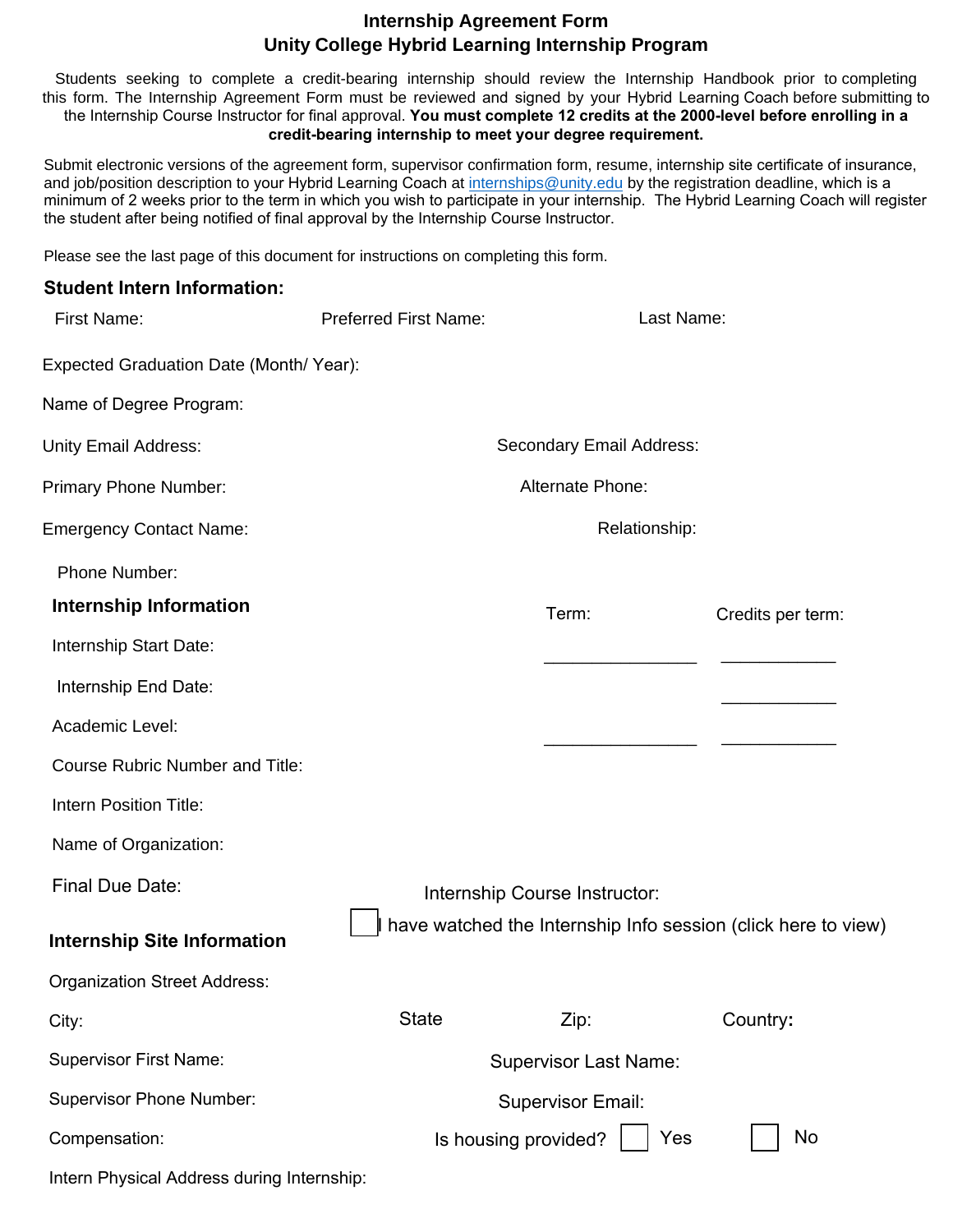## **Long Term Career Goals**

*Describe your long term career goals, why you chose this internship, and how this internship will help you prepare for these goals*

### **Professional Outcomes**

An internship experience is one that gives students the opportunity to learn how to conduct themselves in a professional setting working along side professionals in their field. It is important that students recognize and reflect on this as part of their experience. All interns agree to meet the following professional outcomes as part of their internship experience.

**1.) Communicate effectively:** Communication is a critical piece of any professional relationship. As part of your internship experience, you will exercise clear and consistent communication with your supervisor, other interns, colleagues, and Unity College faculty and staff.

**2.) Be responsive and flexible:** You may find during the course of your internship that you are asked to do things that were not listed on the job description when you accepted the position. It is important to stay responsive and flexible to the needs of the internship site, and jump-in ready to help however you can. This is a good lesson is how things work in the professional world, as people are often asked to take on new or additional responsibilities. By taking on these tasks eagerly, you will stand-out to your supervisor and make a lasting impression. This could lead to a strong letter of recommendation, or even a job offer.

**3.) Make professional connections:** As you work alongside professionals, colleagues, and other interns please remember that these are the people you'll likely come into contact with as you continue building your career after graduation. Building these strong connections gives you people to reach out to for professional guidance and support. Be sure to connect with these people via LinkedIn or by email and phone before the end of your internship, and keep in touch with them.

**4.) Be on-time, energetic, and engaged:** It is important that you put your best foot forward every day. It can be difficult to adjust to a new schedule for your internship, however it is imperative that you are on-time (or early) to your internship every day. It is equally important that you keep an energetic, positive attitude and stay engaged in your tasks. By showing up on time with a good attitude, you are much more likely to have a good day, and the people you work with are likely to enjoy your company which makes you look good professionally. Most importantly, do not allow yourself to be distracted with cellphones or other electronics during your work day. Remember to take notes during meetings and review them daily, which helps ensure you're learning effectively.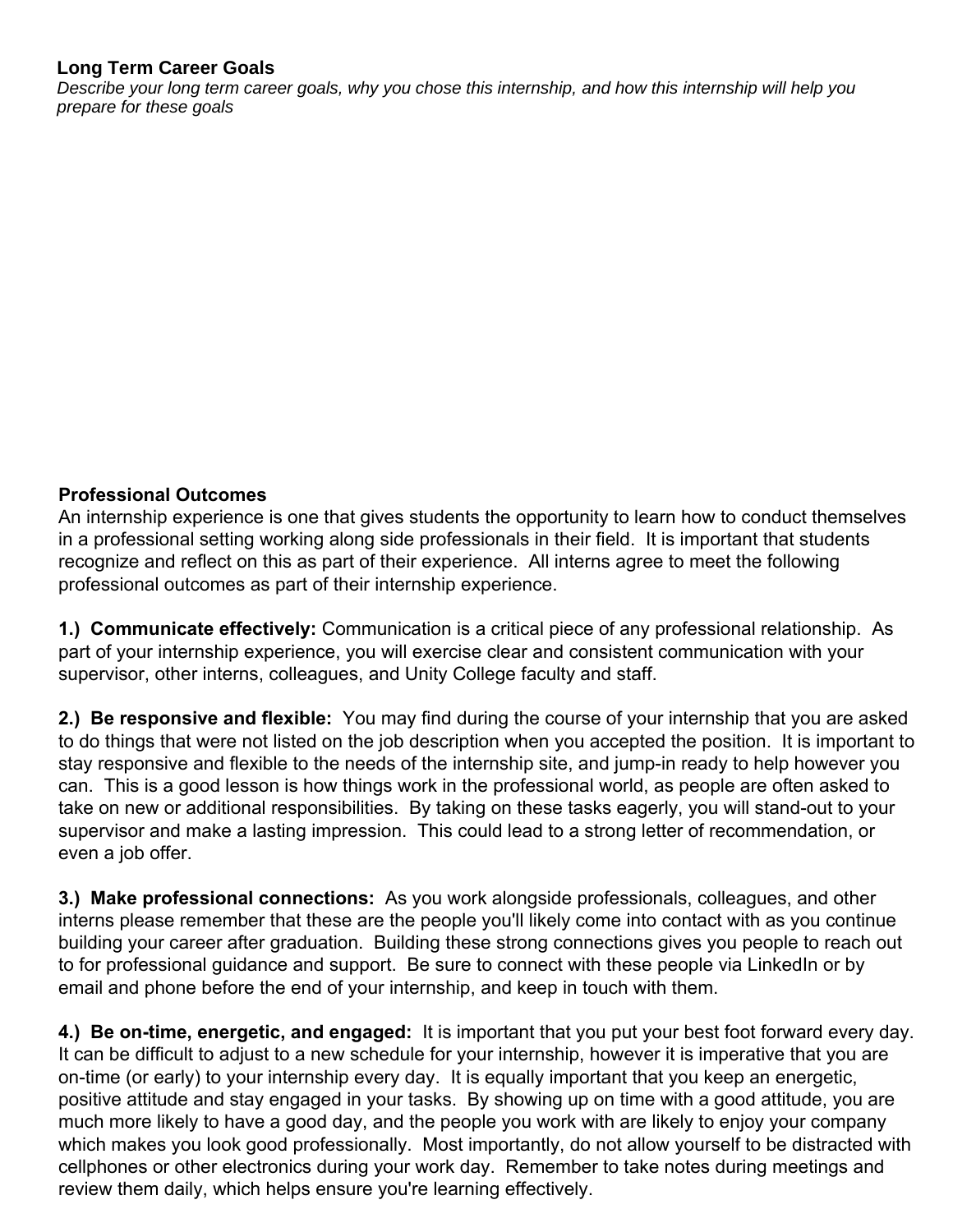I, as the **Hybrid Learning Coach**, have reviewed all sections of this internship agreement form with the student and approve it. I have read and understand my responsibilities as outlined in the Internship Handbook.

| <b>Hybrid Learning Coach Name</b>                | Hybrid Learning Coach signature | Date |  |  |  |
|--------------------------------------------------|---------------------------------|------|--|--|--|
| <b>Approval of Internship Course Instructor:</b> |                                 |      |  |  |  |
|                                                  |                                 |      |  |  |  |
| Name                                             | Signature                       | Date |  |  |  |

### I agree by signing and submitting this internship agreement that I am committing to the college and my internship site the terms listed within the agreement. Furthermore, I understand that I **have completed or**  am responsible for:

- Having met with Student Financial Services and I understand the financial obligations I am undertaking when registering for this internship.
- Finding, reviewing, and understanding the internship site location, position duties, and housing accommodations
- Funding all travel expenses to and from the site location, as well as all expenses incurred during the internship
- Fulfilling all reasonable tasks and responsibilities assigned by my site supervisor
- Completing all the required hours according to my credit level requirements
- Following all internship site safety procedures and policies
- Conducting myself in an ethical and professional manner, acting as a positive representative of Unity College
- Notifying the Internship Course Instructor and my Hybrid Learning Coach immediately of any changes, problems, or emergencies during this internship
- Completing the required academic work before the Final Due Date

# **Release, Covenant Not To Sue, And Assumption of Risk Agreement**

I, the undersigned Participant, for myself, my heirs, legal representatives and assigns, in consideration of permission granted to me by Unity College, located in Unity, Maine, to enroll in and to participate in a program offered by Unity College, entitled and scheduled as follows: Unity College Internship Program, hereby release, acquit and forever discharge Unity College, its Trustees, officers, employees and agents, both in their individual capacities and in their capacities as Trustees, officers, employees and agents of Unity College, their heirs, legal representatives, successors and assigns, from any and all claims, demands, actions or causes of action, of any kind whatsoever, including claims for contribution and/or indemnification, arising out of my participation in said program.

I, also, for myself and for my heirs, legal representatives and assigns, for the same consideration, covenant with Unity College, its Trustees, officers, employees and agents, both in their individual capacities and in their capacities as Trustees, officers, employees and agents of Unity College, their heirs, legal representatives, successors and assigns, never to institute any suit or action at law or in equity against them, or any of them, whether or not the result of their negligence, by reason of any claim I now have or may hereafter acquire relating to said program and/or my participation in said program.

I assume the risk of any injuries which I may receive as a result of my participation in said program, whether or not the result of their negligence.

I also certify that the information I have provided to Unity College in the registration packet accompanying this release, covenant not to sue, and assumption of risk agreement, is true and accurate and recognize that any false or incorrect statements made therein are grounds for my dismissal from the program.